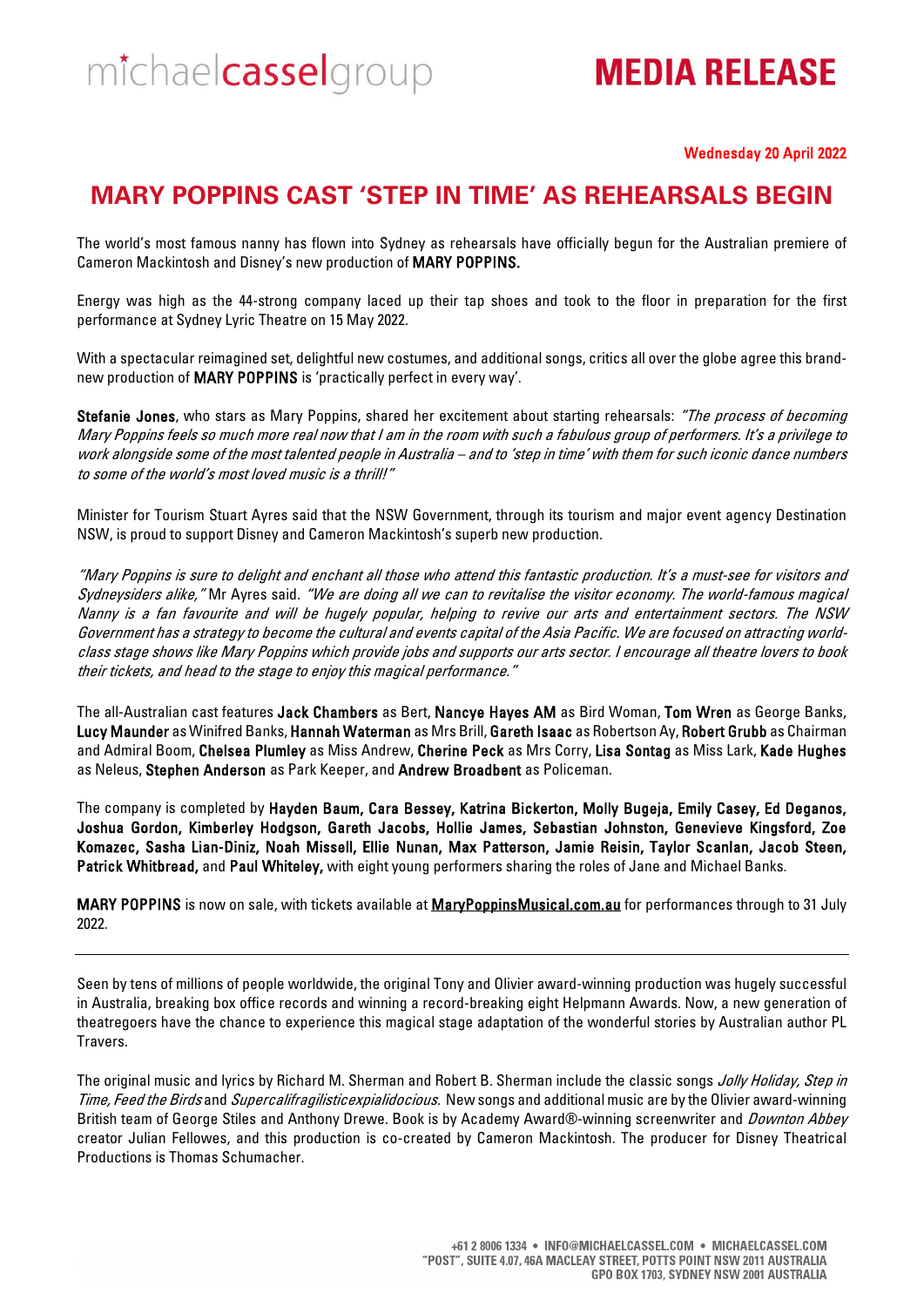This production of MARY POPPINS has orchestrations by William David Brohn with dance and vocal arrangements by George Stiles. It has a new sound design by Paul Gatehouse and new lighting by Hugh Vanstone and Natasha Katz. Co-choreography is by Stephen Mear. The reimagined set and costume designs are by Bob Crowley. Co-direction and choreography is by Matthew Bourne and direction by Richard Eyre.

MARY POPPINS is produced in Australia by Cameron Mackintosh, The Walt Disney Company Australia and New Zealand, and Michael Cassel Group.

The Australian premiere of MARY POPPINS is supported by the NSW Government through its tourism and major events agency Destination NSW.

#### **# # #**

MARY POPPINS Sydney Lyric Theatre From 15 May 2022

Tickets are currently available for performances to 31 July 2022. For more ticketing information including a schedule of performances, please visit [marypoppinsmusical.com.au/tickets-venue-info](https://marypoppinsmusical.com.au/tickets-venue-info)

> Website: MaryPoppinsMusical.com.au Instagram: @MaryPoppinsMusicalAU Facebook: @MaryPoppinsMusicalAU Hashtag: #MaryPoppinsAU

#### **# # #**

### **FOR ALL MEDIA ENQUIRIES PLEASE CONTACT**

Kelly Geater +61 452 289 930 [kelly.geater@michaelcassel.com](mailto:kelly.geater@michaelcassel.com)

Remy Chancerel +61 403 996 433 [remy.chancerel@michaelcassel.com](mailto:remy.chancerel@michaelcassel.com)

**# # #**

## **NOTES FOR EDITORS**

#### **ABOUT CAMERON MACKINTOSH**

With LES MISÉRABLES, HAMILTON, THE PHANTOM OF THE OPERA and MARY POPPINS now open in London, OLIVER! open in Japan, MISS SAIGON open in Austria, and MARY POPPINS opening in Tokyo and Sydney this year, Cameron remains the world's most prolific producer of musicals, with over 50 shows either on or in pre-production internationally.

Cameron's Original productions include LES MISÉRABLES, THE PHANTOM OF THE OPERA and CATS - the three longest running musicals of all time, now in their 4<sup>th</sup> decades - MISS SAIGON, MARY POPPINS (co-produced with Disney), LITTLE SHOP OF HORRORS, SONG AND DANCE, TOMFOOLERY, MARTIN GUERRE, THE WITHCES OF EASTWICK, FIVE GUYS NAMED MOE and SIDE BY SIDE BY SONDHEIM. He also reinvented modern versions of OLIVER!, FOLLIES, HALF A SIXPENCE, BARNUM, and MY FAIR LADY. His new versions of LES MISÉRABLES, THE PHANTOM OF THE OPERA, MISS SAIGON, and OLIVER! are now proving as successful as the original productions.

michaelcasselgroup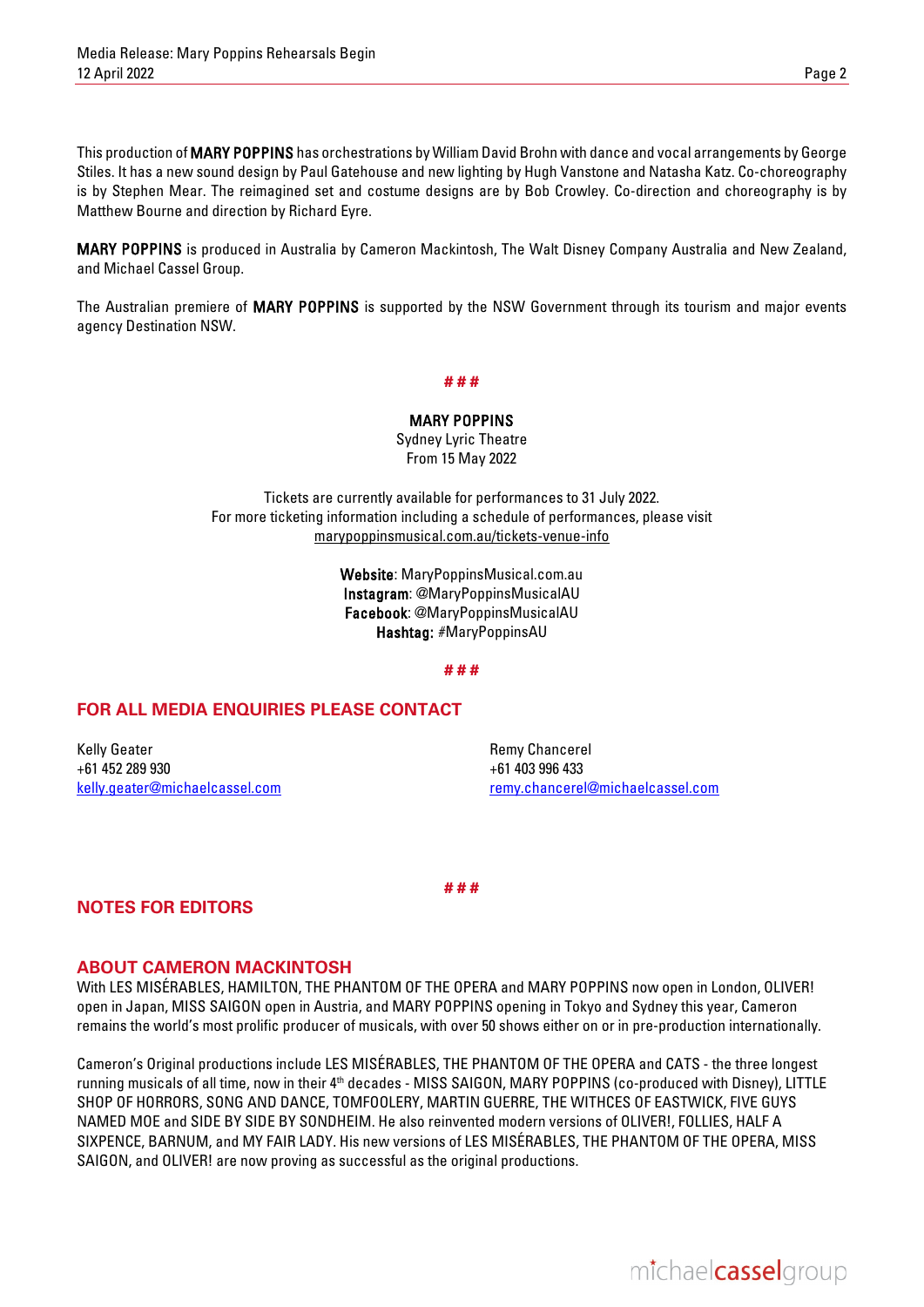In 2013, alongside Working Title Films and Universal, Cameron produced the hugely successful Oscar, Golden Globe, and BAFTA award-winning film adaptation of LES MISÉRABLES which is the most successful movie ever of an original stage musical.

The sold-out staged concert of LES MISÉRABLES at the Gielgud Theatre in 2019 was also broadcast live to over 600 cinemas and is now the highest grossing one-night live event performance of all time - a unique achievement in the history of Musical Theatre and recently enjoyed another successful five-month season at the Sondheim, despite having a five-month hiatus due to Covid.

Cameron owns and operates eight historic London theatres which have all been spectacularly rebuilt and refurbished for the 21st century. They house many of London's successful hits. The Sondheim, formerly known as the Queen's, has been rebuilt and renamed in honour of Cameron's great friend, theatrical legend Stephen Sondheim.

Music Theatre International, the world's largest owner of secondary rights of many of the greatest musicals ever written, is now one of Cameron's companies.

Cameron was knighted in the 1996 New Year's Honours for his services to British theatre and he is the first British producer to be elected to Broadway's Theater Hall of Fame. In 1990, Cameron inaugurated the Chair of Contemporary Theatre at St. Catherine's College in Oxford University, with Stephen Sondheim as his visiting professor. He is also the president of the Royal Conservatoire of Scotland.

## **ABOUT DISNEY THEATRICAL PRODUCTIONS**

DISNEY THEATRICAL PRODUCTIONS, a division of The Walt Disney Studios, was formed in 1994 and operates under the direction of Thomas Schumacher. Worldwide, its 10 Broadway titles have been seen by more than 200 million theatergoers and have been nominated for 62 Tony® Awards, winning Broadway's highest honor 20 times. With 24 productions currently produced or licensed, a Disney musical is being performed professionally somewhere on the planet virtually every hour of the day.

The company's inaugural production, *Beauty and the Beast*, opened in 1994. It played a remarkable 13-year run on Broadway and has been produced in 37 countries worldwide. A brand-new production of *Beauty and the Beast*, reimagined by members of the original Broadway creative team – led by Matt West – is currently on tour throughout the UK and Ireland.

In November 1997, Disney opened The Lion King, which received six 1998 Tony Awards including Best Musical and Best Director, Julie Taymor, who became the first woman in Broadway history to the win the award. Approaching 25 landmark years on Broadway, it has welcomed 110 million visitors worldwide to date and has 10 productions currently running worldwide. The Lion King has played over 100 cities in 21 countries on every continent except Antarctica. Its worldwide gross exceeds that of any film, Broadway show or other entertainment title in box office history.

Elton John and Tim Rice's Aida opened on Broadway next, winning four 2000 Tony Awards.

It was followed by *Mary Poppins*, a co-production with Cameron Mackintosh, which opened in London in 2004 and went on to enjoy a six-year Tony-winning Broadway run. The show continues its Olivier award-winning London return at its original home, the Prince Edward Theatre.

Tarzan®, which opened on Broadway in 2006, went on to become an international hit with an award-winning production enjoying a 10-year run in Germany.

In January 2008, The Little Mermaid opened on Broadway and was the best-selling new musical of that year.

DTP opened two critically acclaimed productions on Broadway in 2012, receiving seven Tony Awards between them: Peter and the Starcatcher and Newsies, each of which enjoyed a two-year run and launched North American tours, with Newsies playing a record-breaking Fathom Events in-cinema release.